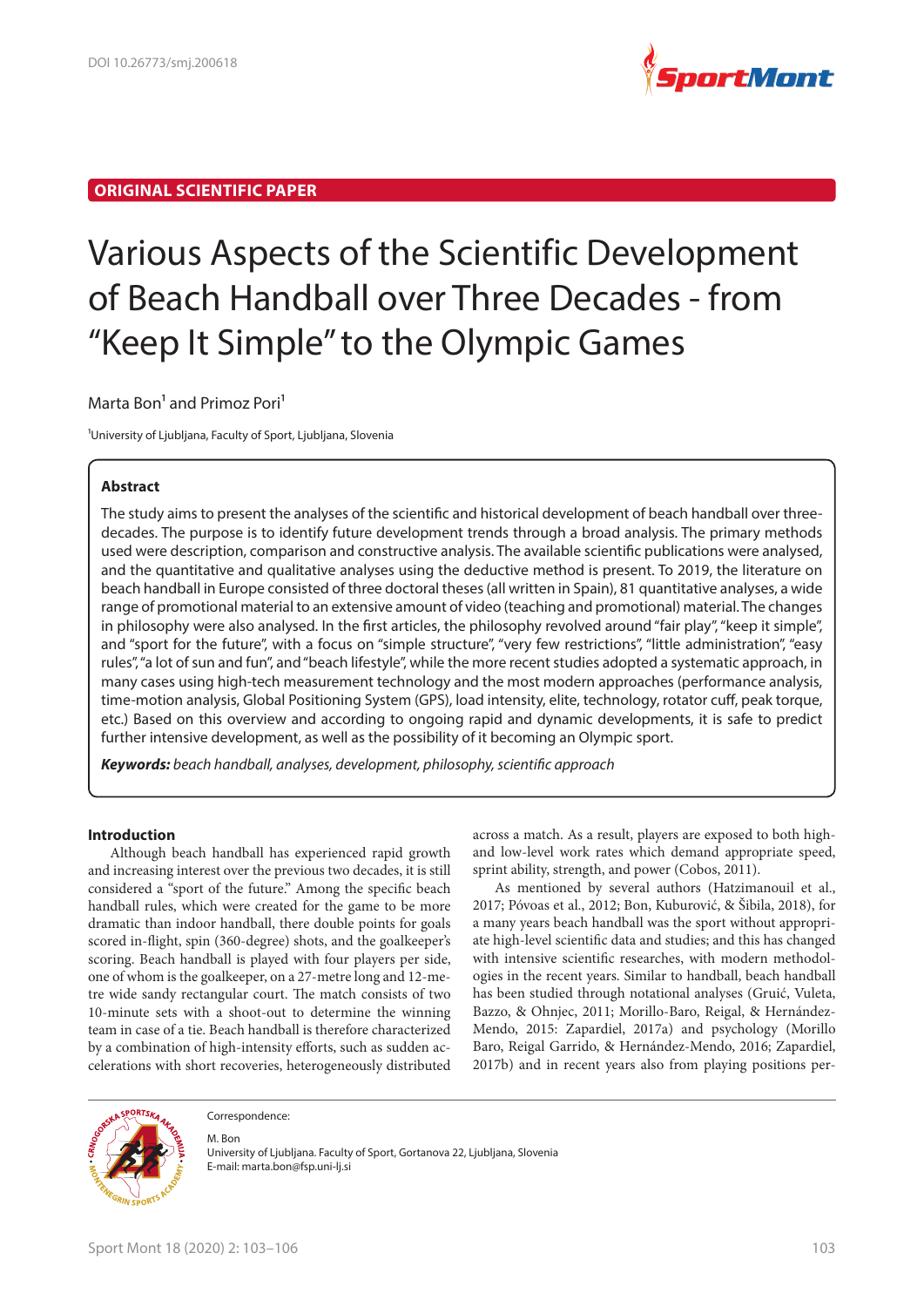spective (Zapardil & Asin- Izquierdo, 2020). We are also following intensive development in some other areas of beach handball, possibly psychological and sociological aspect, public relations and similar.

This study aims to present some characteristics of beach handball; to analyse all available scientific and expert literature, to generalize all scientific data, and predict the further development of beach handball.

## **Methods**

The primary methods used were description and comparison. Constructive analyses were used; the available scientific publications in Europe and the quantitative and qualitative analyses that were completed within the frame of the EHF using the deductive methods were analysed. Keywords from the analysed articles were coded and generalized. Some of the data in the study were based on the author's personal observations and practical experiences (from the positions of a player and a national team coach).

### **Results and discussion**

This chapter presents aspects of professional, scientific, and historical elements of beach handball in general, as well as some particular features of the game. We analysed the available scientific and professional articles and other publications, with a focus on more complex contributions including the theses that represent specific milestones in the development of beach handball.

### *The Historical Overview*

The first records of beach handball date back three decades. Some earlier, amateur attempts at playing handball on the beach are known, but the first organized competitions were acknowledged in the early 1990s. The detailed and most complete set of rules and features of the game are presented in the book published by the International Handball Federation (IHF): Beach handball from A to Z (Bebetsos, 2012).

Beach handball began as a discipline targeted towards tourists, as a leisurely, fun sport, but has now a clear structure and regulations. The natural conditions (sand beaches) have had a significant influence. The first official international beach handball competition was organized by Buttarelli in Rome in 1993 (Van Linder, Gehrer, & Trespidi, 2004: Zapardie, 2017a). The first national team tournament was held in 1995 and the first National Championship in 1997, both in Spain. The first European Championship was organized in 2000 (and then each second year).

A strategical change in the structure of the game occurred in 2002 in Cádiz, Spain (the second European beach handball Championship). That was the first championship in which the spin-shot, in addition to the in-flight, also won two points (Zapardiel, 2018).

At the third European championship in Alanya (Turkey), the importance of the shoot-out was highlighted since 25% of the matches ended with this tie-break system (Zapardiel, 2018). Another aspect highlighted in another subsequent analysis (Van Linder et al, 2004) was that the teams' performance improvement was based more on individual technical improvement than on the improvement of common tactics (Zapardiel, 2018). The fourth European Championship took place in Cuxhaven (Germany) in 2006; the fifth was played in Misano Adriatico (Italy) in 2007 (Gehrer & Trespidi, 2007); then in Larvik (Norway) 2009, Umag (Croatia) 2011, Randers (Denmark) 2013 Lloret de Mar (Spain) 2015 and Zagreb (Croatia) 2017 (Zapardiel, 2018).

After the introduction of the official beach handball rules in 2002, the sport gained global popularity. After the first World Championship (as a part of the World Games) in 2005, there was a systematic improvement of the organization of competitions, which also included young age categories. Apart from national and international championships, beach handball leagues were established in many countries. The European Beach Handball Tour (EBT), a club competition has been organized since the 2009/10 season (Zapardiel, 2017a).

#### *The Structure of Beach Handball; Physical Demands -Motion Analysis and Injuries*

One of the latest studies (Navarro, Morillo, Reigal, & Hernández-Mendo, 2018) was conducted to identify the relationships between the various behaviours of the positional attack. The data obtained were subjected to a polar coordinate analysis from the perspective of genuine retrospectivity. Related to how the attack ends and to the player who finishes it, seven focal behaviours were chosen. The results revealed differences by gender (Navarro et al., 2018).

Applying the median test for each variable referring to the victory/defeat criterion, a statistically significant difference between winning and defeated teams was found in the following variables: successful in-flight shots (INF-U), spin shots (SPS), blocking (BLO), and technical errors (TEC) (Gruić et al., 2011). The analyses of defence tactics in high-level teams were made by Greek researchers (Gkagkanas et al., 2018) with use of video- analyses.

The analysis of positional attack in male and female beach handball with polar coordinates (Morillo-Baro et al., 2015) aims to provide a new perspective on understanding and differentiation of play behaviour in the phase of the positional attack. The observation design used was nomothetic, monitoring, and multidimensional. The results showed differences in mating behaviour in the male and female categories (Morillo-Baro et al., 2015).

The analysis of time-motion and heart rate in elite male and female beach handball (Pueo, Jimenez-Olmedo, Penichet, Ortega, & Espina, 2017) concludes that beach handball is a high-intensity mixed-metabolism sport; with numerous moderate-to-high intensity displacements, distributed intermittently throughout the game: long periods of low-intensity activity interspersed by short bursts of high intensity (Pueo et al., 2017).

It was also defined (Cobos, 2011) as a vigorous activity and 26.1±26.5% as very vigorous, while during the second half the percentage of moderate activity was reduced, as the percentage of very vigorous activity increased to 40.8±25.5%. The results suggest that the practice is a vigorous and very vigorous activity during 70% of the total activity time. Heart rates were maintained between 150 and 157 bpm, representing the 80–83% reference HRmax (Cobos, 2011).

The aim of the study (Zapardiel, 2018) was to analyse the differences in the behaviour of the rotator muscles in the shoulder joint complex and athletes in non-ball throwing disciplines (ANTD). Using a System 3 Biodex isokinetic dynamometer, the researchers found significant differences (p>0.01) between the two study groups (26 male BHP and 70 male ANTD) in the sub-variable time-to-peak torque-internal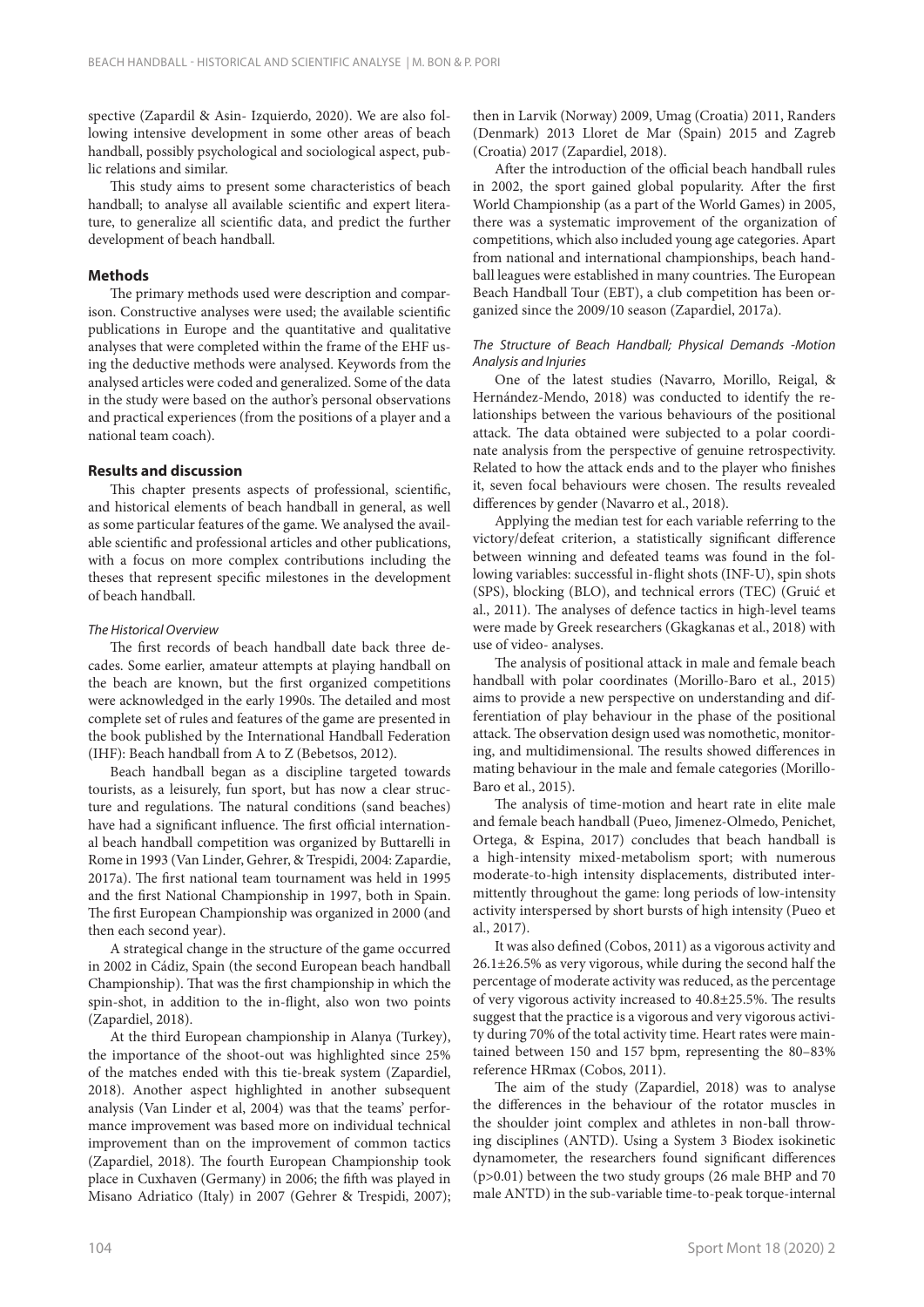rotation at 180°/s. BHP takes less time than ANTD to reach the peak torque at high speeds on the internal rotation of the dominant arm (Zapardiel, 2018). In a previous study, Zapardiel (2014) also reports a strength evaluation of the shoulder joint rotator muscles through isokinetic dynamometry.

Among the results obtained, points out that while higher strength values were found in beach handball players' shoulder joint internal rotator muscles, along with the presence of an agonist/antagonist muscle imbalance in the shoulder joint rotator muscles, there is less correlation between the isokinetic variables of the shoulder joint rotator muscles in beach handball players and specific anthropometric measures, compared to the other groups (non-throwing athletes) under study.

As is typical in handball, also in beach handball, we followed increase amount of injuries studies and the study of Achenbach et al. (2018) investigate the injury pattern and conclude that, in general, beach handball seems to have a lower incidence of time-loss injuries than that reported for indoor team handball. (Achenbach et al., 2018). The aim of one of the latest studies (Hotzaminouil et al., 2017) showed that injuries in beach handball are similar to those of team handball, rather than other "sand" sports (Hotzaminouil et al., 2017).

#### *Sports Psychological Profile; Recreation*

The subject of the sports psychological research was to examine the relationship between the sports psychological profile and competitive anxiety in a group of beach handball players (Morillo et al., 2015) and also relationships between autonomy support and perception motivational climate with the sport psychological profile in beach handball (Zapardiel, 2016b). The Psychological Inventory of Sports Performance (IPED) and the State Anxiety Inventory in Competition-2 (CSAI-2) were used to evaluate the state of anxiety and self-confidence. The correlation of the analysis and linear regression revealed significant relations between the studied construct. The negative coping control sample and the motivational level were the best predictors of anxiety, and the control of negative and positive coping were the most important predictors of confidence. Some difference existed by gender in all models (Morillo et al., 2015). Further research in the field of sports psychology and sociology would be needed and would probably answer such and similar questions.

There are some other aspects -outdoor sports are a risk activity for skin cancer, especially if adequate sun protection measures are not used. Beach handball players are highly exposed to the effects of ultraviolet radiation and often take insufficient measures of sun protection (De Castro-Maqueda et al, 2019).

A pilot study (Bělka, Hůlka, Šafář, Weisser and Chadimova, 2015) was prepared to investigate beach handball (and beach

#### **Acknowledgements**

There are no acknowledgements.

#### **Conflict of Interest**

The authors declare that there are no conflicts of interest.

**Received:** 23 January 2020 | **Accepted:** 02 February 2020 | **Published:** 01 June 2020

#### **References**

Achenbach, L., Loose, O., Laver, L., Zeman, F., Nerlich, M., Angele, P., & Krutsch, W. (2018). Beach handball is safer than indoor team handball: injury rates during the 2017 European Beach Handball Championships. *Knee Surg Sports Traumatol Arthrosc, 26*, 1909-1915. https://doi. org/10.1007/s00167-018-4907-5;

volleyball) as a means of encouraging people to increase their physical activity and increase the possibility of (beach) handball on the recreational level. It is important to involve beach handball in curriculum of physical education hours in elementary and high school (Zapardiel, Serrano, 2016) one one hand, and on other - to continue with studies with high- level methodology (e.g. Vázquez-Diz, Morillo-Baro, Reigal, Morales-Sánchez, & Hernández-Mendo, 2019) and with several modern technologies (e.g. Zapardiel & Asín-Izquierdo, 2020).

## **Conclusions**

From the contributions in the first decade of beach handball research (Van Linder et al., 2004; Gehrer, & Trespidi, 2007; etc.), it is evident that at the beginning the vision of beach handball was directed towards "sport for recreation and fun", "sport for tourism", "summer sport (only)", and similar. According to studies in the previous decade, one of the aims was to predict the further development of beach handball. Constructive analysis was used to evaluate the state and further trends in development in sport society till really complex studies – e.-g. about contextual factors and decision-making in the behaviour of finalization in the positional attack in beach handball (Vázquez-Diz et al., 2019). Development means a different philosophy of the game and revolved around "keep it simple", "sport for the future", while the latest research studies adopted a systematic scientific approach. In the first articles, the philosophy of the game revolved around "fair play", "keep it simple", "sport for the future", while the latest research studies adopted a systematic approach in increasingly complex scientific studies. Keywords in the first decade were focused on "a simple structure", "very few restrictions", "little administration", "easy rules", "a lot of sun and fun" and "beach lifestyle"; whereas in the most recent decade common keywords included "performance analysis", "time-motion analysis", "Global Positioning System (GPS)", "load intensity", "elite", "technology", "rotator cuff", "peak torque" among others. From the above-mentioned studies, it is evident that beach handball has been scientifically observed from different points of view and while those studies are part of ongoing research, there are still many areas that have not been examined (e.g., beach handball and sociology, the theory of sports training, management, media presence, PR, pedagogical aspects, special methodology, strategical planning etc.).

Summarizing our analyses, we can conclude that beach handball is becoming a modern, fully structured sport discipline; with a defined structure, with clear philosophy; and it seems that beach handball is maybe to becoming in-depended sport discipline - not being part of handball in the future), if its efforts to become an Olympic discipline are any indication.

- Bago Rascón, D.P. (2015): *Efectos Del Entrenamiento Pliométrico En Arena Seca Sobre Las Variables Determinantes Del Rendimiento En Jugadores De Balonmano Playa*. Unpublished Doctoral Dissertation. Universidad Pablo de Olavide.
- Bělka, J., Hůlka, K., Šafář, M., Weisser, R., & Chadimova, J. (2015). Beach Handball and Beach Volleyball as Means Leading to Increasing Physical Activity of Recreational Sportspeople—Pilot Study. *J Sports Sci, 3*(4), 165-170.
- Bebetsos, G. (2012). *Beach Handball from A to Z.* International Handball Federation: Projects Beach handball event management.
- Bon, M., Kuburovic, S., Šibila, M. (2018). The development of beach handball. Šport*, 66*(1/2), 73-77.
- Cobos, L.D. (2011). La respuesta cardiaca durante la competición de balonmano playa femenino. *Apunts. Medicina De L'Esport*, *46*(171), 131- 136.